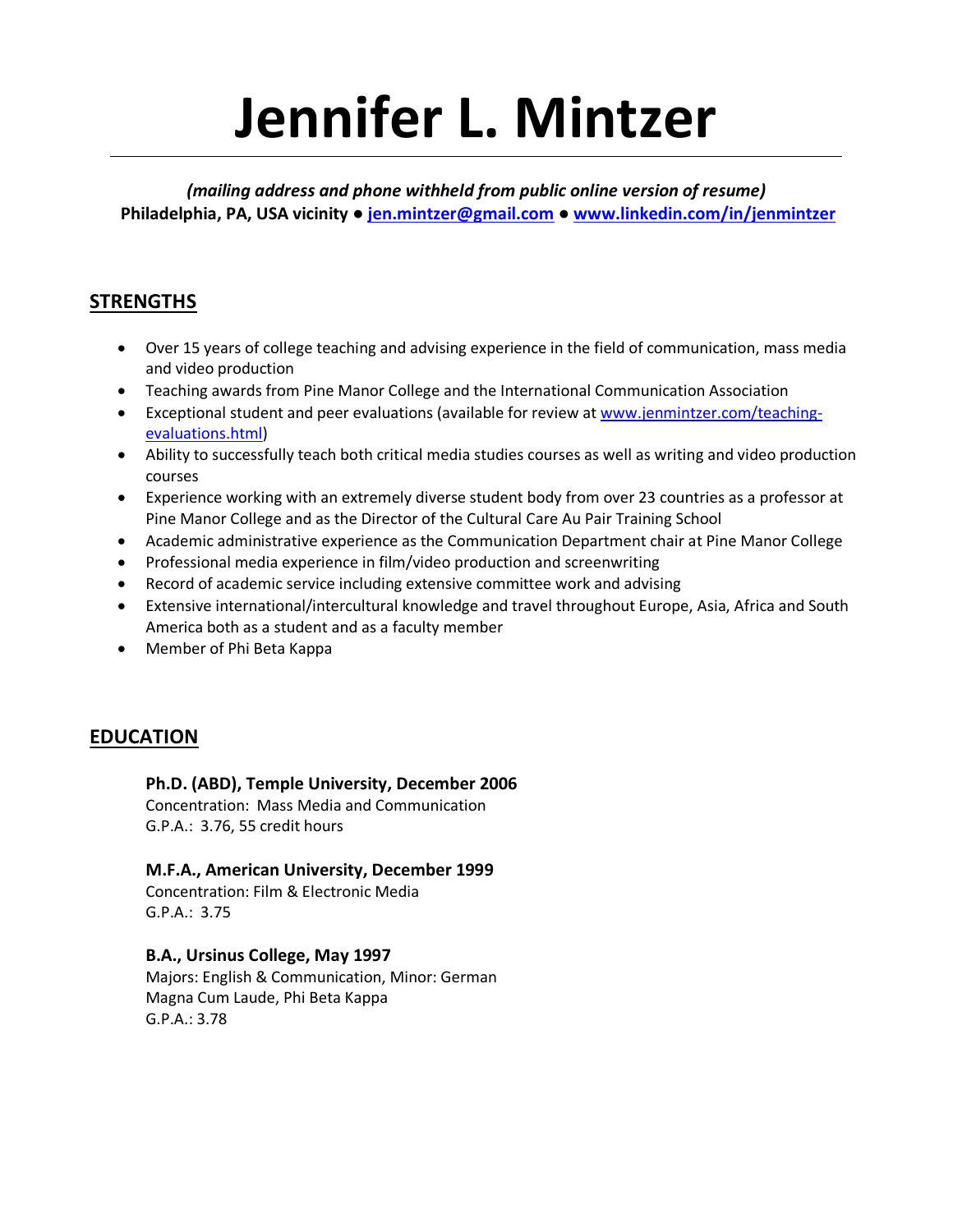### **PROFESSIONAL EXPERIENCE**

# **Assistant Director of Career and Personal Development for Global Engagement Neumann University, Aston, PA** 01/2015 – Present

Provided leadership, supervision and management of study abroad programs, international student services and international education for the Neumann University community; served as a Primary Designated School Official (PDSO) for the U.S. Dept. of State to manage international students' F-1 visa status in SEVIS; advised students on intercultural customs and expectations; coordinated faculty-led study abroad trips; conducted international site visits and oversaw study abroad opportunities to the United Kingdom, Ireland, Australia, Italy, France, Spain and China

# **Adjunct Professor of Communication and Digital Media**

#### **Neumann University, Aston, PA** 08/2016 – **Present**

Taught "Basic Television Production" and "Intercultural Communication" over the course of several academic semesters

#### **Tour Manager/Director**

#### **The Travel Authority, Bensalem, PA 09/2014 – 10/2015**

Organized and accompanied groups on bus tours to a variety of domestic locations; oversaw all tour logistics and budget; provided educational tour commentary regarding historic and culturally significant sites; advised travelers regarding local customs; liaised with hotels, coach companies, restaurants and other suppliers; served on-call 24/7 to handle any emergencies; Certificate in International Tour Management with "superior skills" designation awarded by the International Guide Academy

### **Residential Hiring Manager**

### **Middlebury-Monterey Language Academy, Remote 12/2014 – 05/2015**

Oversaw the hiring of 47 residence life staff for the 2015 summer Middlebury-Monterey Language Academy programs at Green Mountain College and Saint Michael's College

#### **Summer Site Manager**

#### **Middlebury-Monterey Language Academy, Claremont, CA Preseason & Summer 2014**

Supervised 57 international faculty/staff (7 direct reports, 50 indirect reports) and managed all logistics and operations at the MMLA Pomona College campus ensuring the best possible experience for 201 teenage residential participants in a month-long language and intercultural immersion program, engaged in preseason prep work, coordinated multicultural programming and off-site field trips, addressed disciplinary issues, oversaw budget, liaised with college staff regarding facility issues and was available 24/7 on-site in campus housing to handle any emergencies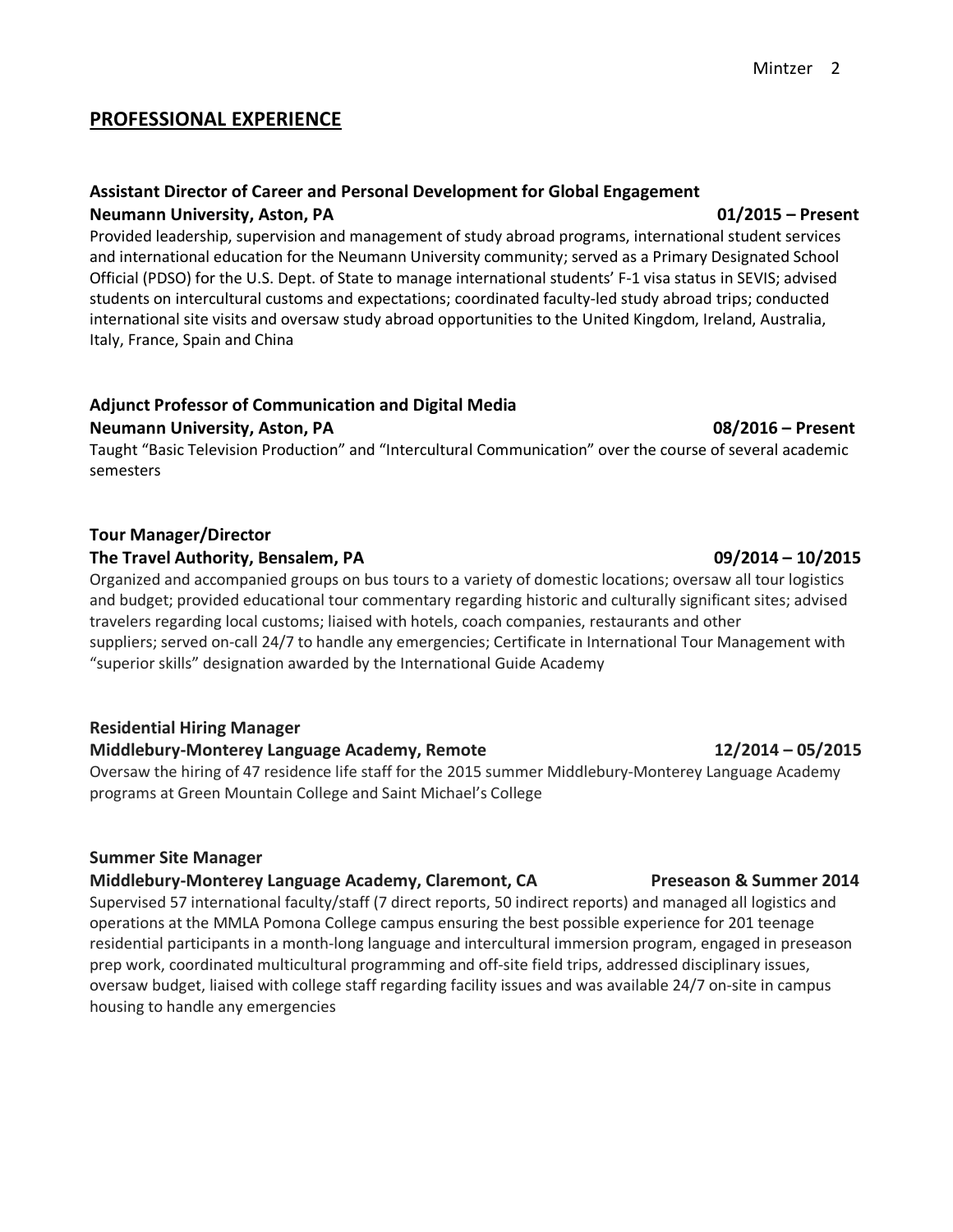# **Director of the Training School**

Served as "first-in-command" of the Cultural Care Au Pair Training School in a 24/7 live-in, on-call position; managed all operational aspects of the school including curriculum development, residence life, crisis management, staff/faculty hiring, cash flow, expense reporting, payroll, budget, scheduling, inventory and travel logistics; directly supervised three residential staff and 10 teachers; facilitated intercultural dialogue with new au pairs from over 23 countries from around the world (up to 308 au pairs each week; 6000 au pairs each year) addressing any questions they had during their week-long stay at the school; served as an Alternate Responsible Officer (ARO) for the U.S. Department of State to manage au pairs' J-1 visa status in SEVIS; utilized my German language fluency to enhance communication with German-speaking au pairs

### **Adjunct Professor of Media & Communication Studies** Ursinus College, Collegeville, PA Spring 2012

Taught "Television Studio Production" over the course of one academic semester; skills taught included preproduction planning, scriptwriting, directing talent, visual composition and studio/control room technical skills (cameras, microphones, switcher, mixing board, character generator, teleprompter)

# **Academic & Test Prep Tutor StudyPoint, Philadelphia, PA area 10/2010 – 05/2012**

Conducted in-person and online tutoring sessions with middle school and high school students in mathematics, writing and college test preparation (SAT and ACT)

### **International Group Leader**

### **The Experiment in International Living, United Kingdom Summer 2010 & 2011**

Facilitated the learning experience among high school participants during a four-week, filmmaking-based, experiential learning program while traveling throughout the United Kingdom. Taught students basic principles of documentary filmmaking, engaged students in intercultural awareness/sensitivity, encouraged student growth and safety, administered program logistics/budget and acted as a liaison between Experiment staff, host families, participants and parents

# **Assistant Professor of Communication and Department Chair**

#### **Pine Manor College, Chestnut Hill, MA 08/2004 – 08/2009**

Designed and taught 12 different classes in video production and critical media studies to an extremely diverse student body, added a new course to the curriculum, counseled students as an academic advisor, served on academic committees, chaired the Communication Department and contributed to administrative work such as writing annual reports and program reviews

# **Visiting Lecturer of Communication**

### **Semester at Sea, MV Explorer Spring 2007 Spring 2007**

Designed and taught three intercultural communication/media studies courses and led in-country field expeditions during a 14-week voyage around the world, visiting the Bahamas, Puerto Rico, Brazil, South Africa, Mauritius, India, Malaysia, Vietnam, Cambodia, China and Japan

#### **Cultural Care Au Pair, Oakdale, NY 06/2012 – 10/2013**

Mintzer 3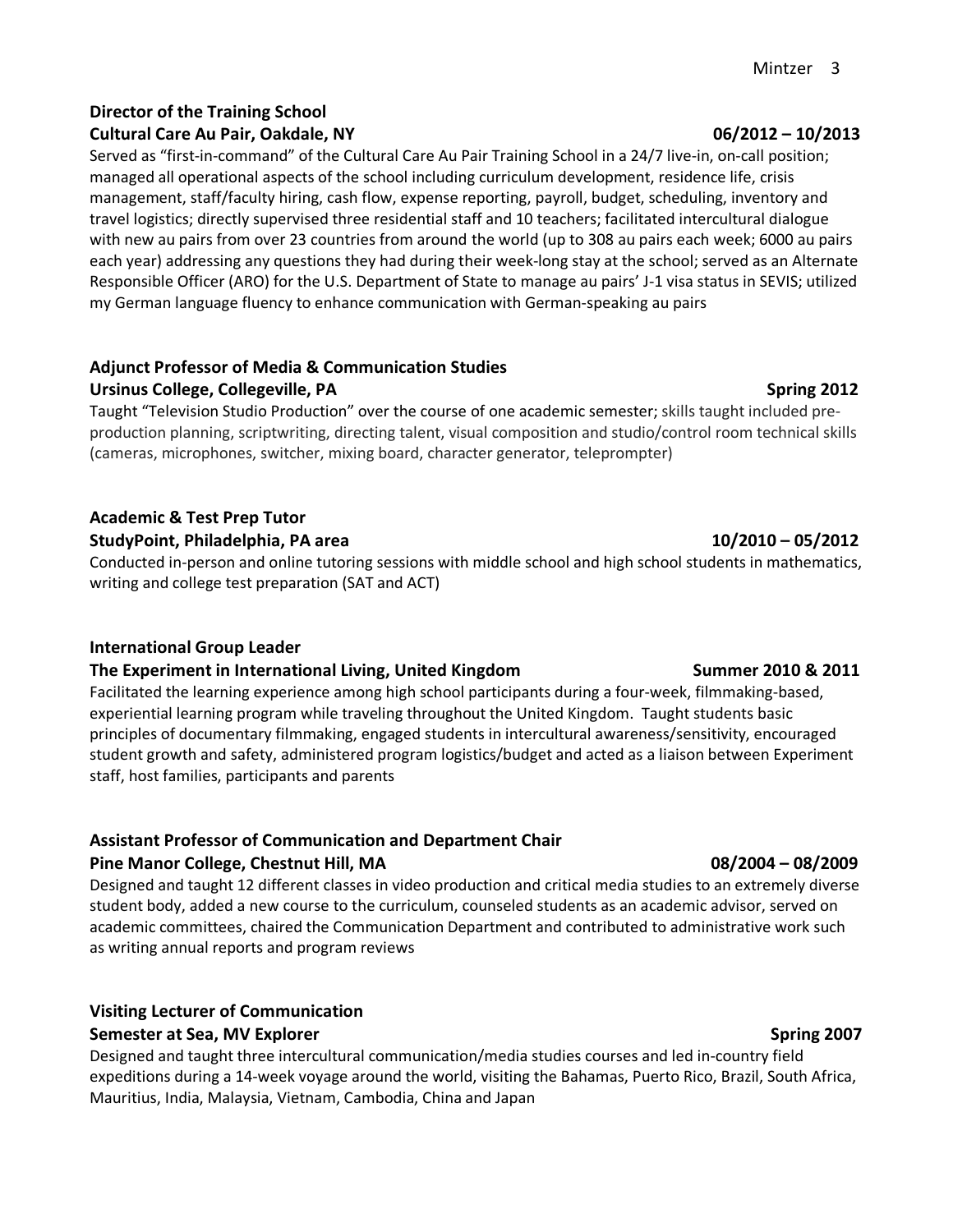### **Instructor of Communication**

### **Temple University, Philadelphia, PA 09/2000 – 05/2004**

Taught a variety of classes in the Broadcasting, Telecommunications and Mass Media Department and the Journalism, Public Relations and Advertising Department, compiled data for departmental accreditation reports and researched/wrote numerous articles for the alumni magazine

**Adjunct Professor of Media & Communication Arcadia University, Glenside, PA 01/2003 – 12/2003**

Taught "Introduction to Mass Communication" over the course of two academic semesters

# **Adjunct Professor of Culture & Communication**

**Drexel University, Philadelphia, PA 01/2002 – 05/2003**

Taught "Mass Media and Society" and "Principles of Corporate Communication" over the course of three academic trimesters

#### **Instructor**

# **Julian Krinsky Enrichment Camp at Haverford College, Haverford, PA Summer 2002**

Taught enrichment classes/activities related to newspaper writing and film analysis at a summer day camp for adolescents ages 12-17

### **Resident Assistant**

### **International House Philadelphia, Philadelphia, PA 08/2001 – 05/2002**

Facilitated communication among people from around the world, created engaging activities designed to appeal to a diverse international audience and acted as a liaison between residents and the larger International House community

#### **Producer and Editor**

### **Haley Productions (now Allied Pixel), Media, PA 05/1999 – 06/2000**

Worked closely with clients on projects that required video editing and project management. Specific duties included developing creative concepts, writing scripts, storyboarding, overseeing quality control, developing websites and editing video. Clients included DuPont Pharmaceuticals, CertainTeed, B101 Radio and the Heinz Wildlife Refuge

### **Teaching Assistant American University, Washington, DC 09/1997 – 05/1998**

Assisted with "Visual Literacy" class for two academic semesters

#### Mintzer 4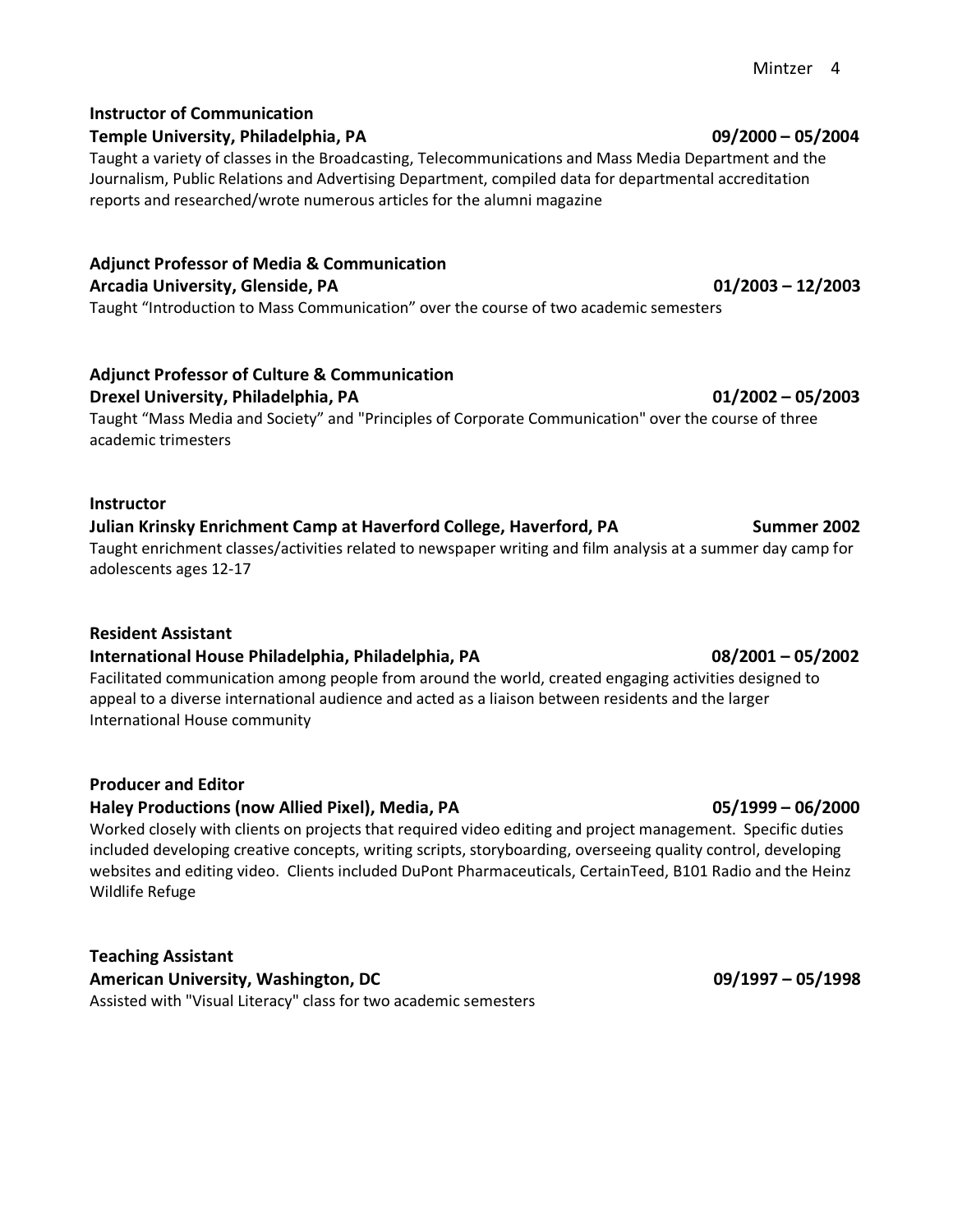#### **Administrative Assistant** Automatic Data Processing, Fort Washington, PA **Summer 1998** Summer 1998

Initiated reorganization projects and facilitated conflict resolution with customers

# **Alumni Office Assistant**

**Ursinus College, Collegeville, PA 10/1996 – 08/1997**

Kept the office running smoothly by performing routine office duties such as typing, filing and answering phones

# **Academic Tutor**

Ursinus College, Collegeville, PA 09/1994 – 05/1997 Assisted local high school students in comprehending difficult concepts in mathematics and German

### **Intern**

### **Rovner, Allen, Rovner and Zimmerman, Southampton, PA Summer 1996** Summer 1996

Assisted attorneys and paralegals in drafting demands and settlement request letters to insurance companies, performed client interrogatories, filed documents, organized solicitations for business and called doctors' offices to request necessary documents in preparing a case

**Camp Counselor**

Warwick Township Summer Camp, Warwick, PA Summer 1994 & 1995 Supervised creative and sports activities at a summer day camp for children ages 5-12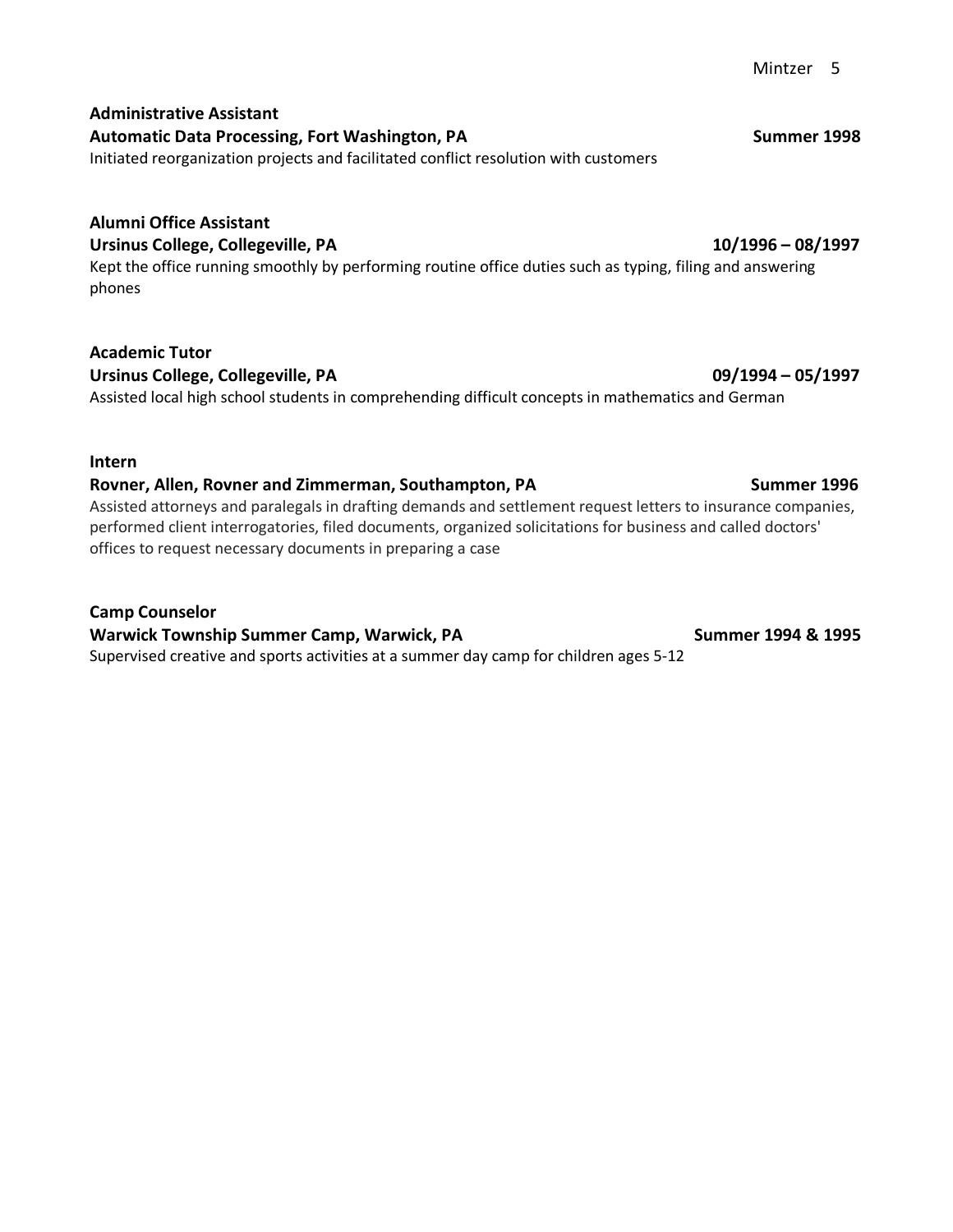### **ACADEMIC EXPERIENCE ABROAD**

#### **Adjunct Professor of Communication and Digital Media, Neumann University, Spring 2018**

Led week-long spring break trip to Italy/Vatican City (Spring 2018, 11 students) as a component of "Intercultural Communication" class

#### **Group Leader, The Experiment in International Living, Summer 2010 & 2011**

Facilitated the learning experience among high school participants during a four-week, filmmakingbased, experiential learning program while traveling throughout the United Kingdom. Taught students basic principles of documentary filmmaking, engaged students in intercultural awareness/sensitivity, encouraged student growth and safety, administered program logistics/budget and acted as a liaison between Experiment staff, host families, participants and parents

#### **Visiting Lecturer of Communication, Semester at Sea, Spring 2007**

Designed and taught three intercultural communication/media studies courses and led in-country field expeditions during a 14-week voyage around the world, visiting the Bahamas, Puerto Rico, Brazil, South Africa, Mauritius, India, Malaysia, Vietnam, Cambodia, China and Japan

#### **Summer Semester Study Abroad in London, England, Summer 2001**

Attended daily classes and field trips regarding the British Mass Media and Theater, conducted independent research project on British cinema

#### **Summer Semester Study Abroad in Tübingen, Germany, Summer 1996**

Performed independent research on the German theater, earned full scholarship

# **24 COUNTRIES VISITED**

- **North America:** United States
- **Caribbean and Atlantic Islands:** Bahamas, Puerto Rico, St. Maarten, Bermuda
- **Europe:** United Kingdom, Ireland, Germany, Austria, Liechtenstein, Switzerland, France, Italy, Vatican City, Netherlands
- **South America:** Brazil
- **Africa:** South Africa, Mauritius
- **Asia:** India, Malaysia, Vietnam, Cambodia, China, Japan

### **LANGUAGES**

- English native
- German fluent, college minor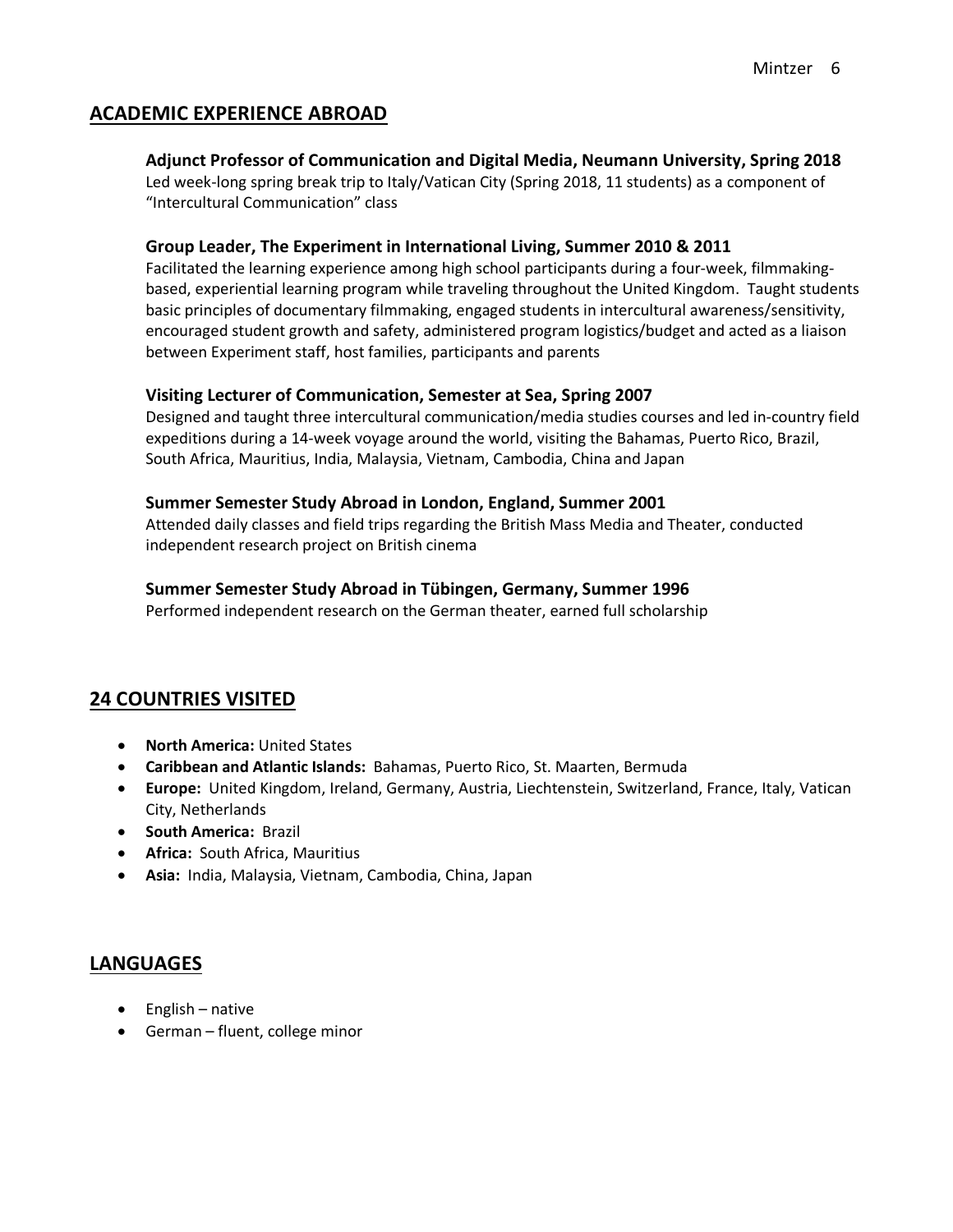### **COURSES TAUGHT**

#### • **Production Courses:**

- o Basic Television Production, Neumann University
- o Television Studio Production, Ursinus College
- o Introduction to TV and Radio Production, Pine Manor College
- o Digital Moviemaking, Pine Manor College
- o Advanced Video Production, Pine Manor College
- o Performing for Radio and Television, Pine Manor College
- o Writing and Marketing Scripts and Screenplays, Pine Manor College
- o Introduction to TV Production, Temple University (as a teaching assistant)

#### • **Media Studies and Communication Courses:**

- o Intercultural Communication, Neumann University (I originated this course and taught it as a "Special Topics" course at Neumann University)
- o Intercultural Communication, Semester at Sea
- o Cinema and National Identity, Semester at Sea
- o Mass Media Systems Around the World, Semester at Sea
- o Multicultural Images in the Media, Pine Manor College (I originated this course and added it to the Pine Manor College curriculum)
- o Images of Women in the Media, Pine Manor College
- o Children and the Media, Pine Manor College
- o The Art and Industry of Film, Pine Manor College
- o Legal and Ethical Issues in Mass Communication, Pine Manor College
- o Mass Media and Society, Drexel University
- o Principles of Corporate Communication, Drexel University
- o Introduction to Mass Communication, Arcadia University
- o Introduction to Mass Media, Temple University
- o Media in Everyday Life, Temple University (as a teaching assistant)
- o Electronic Information Gathering, Temple University (as a teaching assistant)
- o Visual Literacy, American University (as a teaching assistant)

#### • **Other Courses:**

- o First Year Seminar, Pine Manor College
- o Senior Internship Seminar, Pine Manor College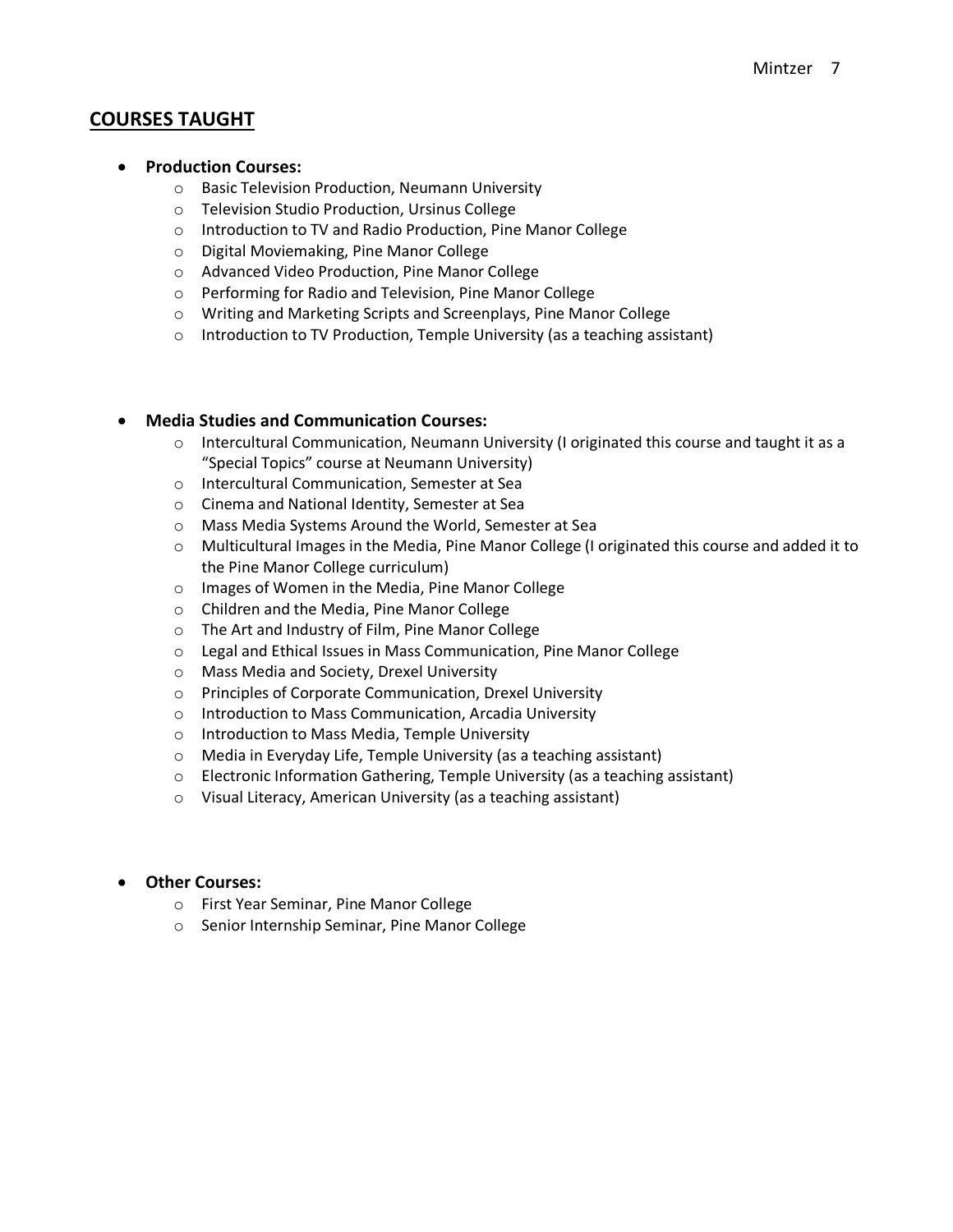### **HONORS AND AWARDS**

- IATAN Ronald A. Santana Memorial Professional Development Scholarship, Tourism Cares, 2013
- The Lindsey Professorship for Outstanding Academic Performance and Scholarly Promise (junior faculty sabbatical leave), Pine Manor College, 2006 - 2007
- Graduate Student Teaching Award, International Communication Association, 2002
- Honorable Mention in the American Visions Media Festival, American University, 1999
- Phi Beta Kappa, Ursinus College, 1997
- Alfred L. Creager Prize for Excellence in Creative Writing, Ursinus College, 1997
- Sigma Tau Delta (International English Honor Society), Ursinus College, 1996
- Phi Sigma Iota (International Foreign Language Honor Society), Ursinus College, 1995
- First Place in Cover Art Competition, The Lantern: The Ursinus College Literary Magazine, Spring 1994 edition
- The Steinbright Scholarship (four-year, full-tuition academic scholarship), Ursinus College, 1993 1997

# **CERTIFICATIONS/LICENSES**

- Certified Tour Guide (CTG), International Guide Academy, 2020
- Certificate in Hospitality and Tourism Management, Florida Atlantic University, 2020
- ASTA Verified Travel Advisor (VTA) Certification, American Society of Travel Advisors, 2020
- Certified Travel Industry Executive (CTIE), The Travel Institute, 2019
- Certified Travel Counselor (CTC), The Travel Institute, 2019
- Travel Agent Proficiency (TAP) Certification, The Travel Institute, 2017
- Certified Travel Associate (CTA), The Travel Institute, 2016
- Philadelphia Tour Guide Certificate, The Association of Philadelphia Tour Guides, 2014
- International Diploma in English Language Teaching (IDELT), BridgeTEFL, 2014
- Adult and Pediatric First Aid/CPR/AED, American Red Cross, 2014 2016
- Certificate in International Tour Management (CITM), International Guide Academy, 2013
- Basic Keelboat Sailing, American Sailing Association, 2013
- U.S. Driver's License, 1991

# **PROFESSIONAL DEVELOPMENT**

- Chosen by selection committee as one of 20 participants to attend the Annual Faculty Seminar of the Academy of Television Arts & Sciences; seminar was a five-day series of discussions, presentations and interactions with major studios, production companies, networks and top production and programming people, Los Angeles, CA, November 7-11, 2006
- Attended the Annual Fall Conference of the New England Faculty Development Consortium, Westford, MA, November 12, 2004
- Attended the Annual Conference of the Association for Education in Journalism and Mass Communication, Miami, FL, August 6-11, 2002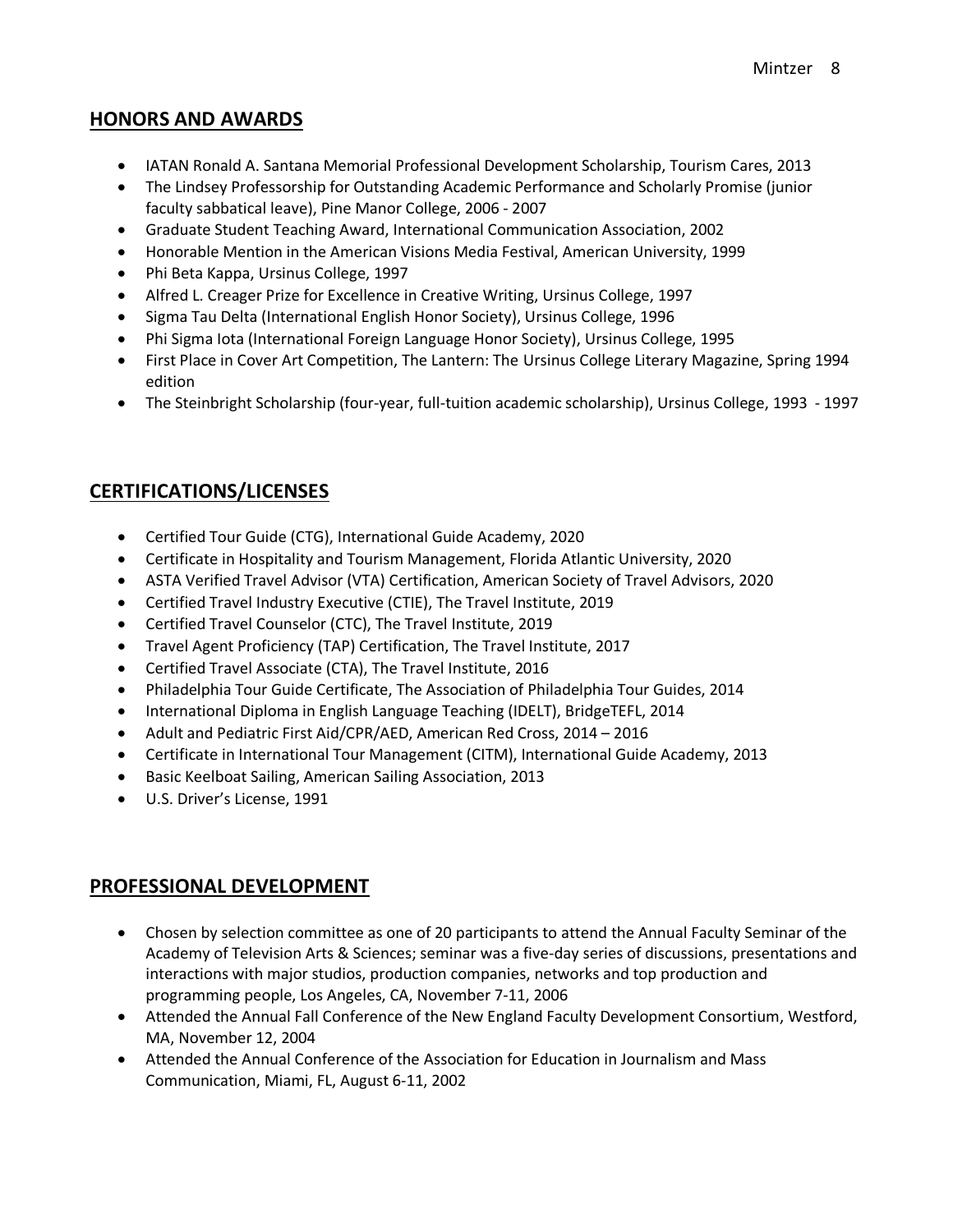### **CONFERENCE PRESENTATIONS**

- Mintzer, J. (2003, February). Gender Portrayals in "Best Picture Nominee" Film Posters from 1991- 2000. Paper presented at the Annual Temple University Graduate Research Forum, Philadelphia, PA
- Mintzer, J. (1997, May). Ms. vs. Esquire: A Comparison of the Portrayal of Women in Advertising. Paper presented at the Annual Centennial Conference Student Research Colloquium, Collegeville, PA
- Mintzer, J. (1997, May). Die Rolle der Prinzessin in Goethes "Torquato Tasso" (The role of the princess in Goethe's "Torquato Tasso"). Paper presented at the Annual Centennial Conference Student Research Colloquium, Collegeville, PA

# **ACADEMIC SERVICE**

- Global Engagement Advisory Council Founder, Neumann University, 2020 Present
- Faculty Advisor, Pine Manor College Radio Station, Pine Manor College, 2004 2009
- Committee Member, Committee on Outcomes and Assessment, Pine Manor College, 2008 2009
- Co-Chair, Executive Committee, Pine Manor College, 2007 2009
- Committee Member, Tenure-Track Marketing Faculty Position Search Committee, Pine Manor College, 2007 - 2008
- Presented during the Faculty Lecture Series regarding my experience on Semester at Sea, Fall 2007
- Conducted a mock class for Dearborn Middle School Students, Pine Manor College, Spring 2006
- Presented during the Faculty Lecture Series on using Internet resources to enhance student participation and achievement, Pine Manor College, Spring 2006
- Team-taught 2-credit honors seminar on Hurricane Katrina, Pine Manor College, Spring 2006
- Designed new course entitled "Multicultural Images in the Media" that was added to the curriculum, Pine Manor College, Spring 2006
- Reviewer, Academic Review Board, Pine Manor College, 2005 2006
- Committee Member, Curriculum Committee, Pine Manor College, 2005 2007
- Committee Member, Library Advisory Committee, Pine Manor College, 2005 2006
- Committee Member, First Year Experience Seminar Retention Committee, Pine Manor College, Spring 2005, Fall 2006
- Committee Member, Quantitative Reasoning Retention Committee, Pine Manor College, Spring 2005
- Committee Member, Academic Ethics Committee, Pine Manor College, 2004 2005
- Committee Member, Graduate Research Forum, School of Communications & Theater, Temple University, Spring 2003
- Contributed numerous articles to the Temple University School of Communication & Theater's Alumni Magazine, Fall 2001
- Compiled data for the accreditation report for the Department of Journalism, Public Relations & Advertising, Temple University, Fall 2000